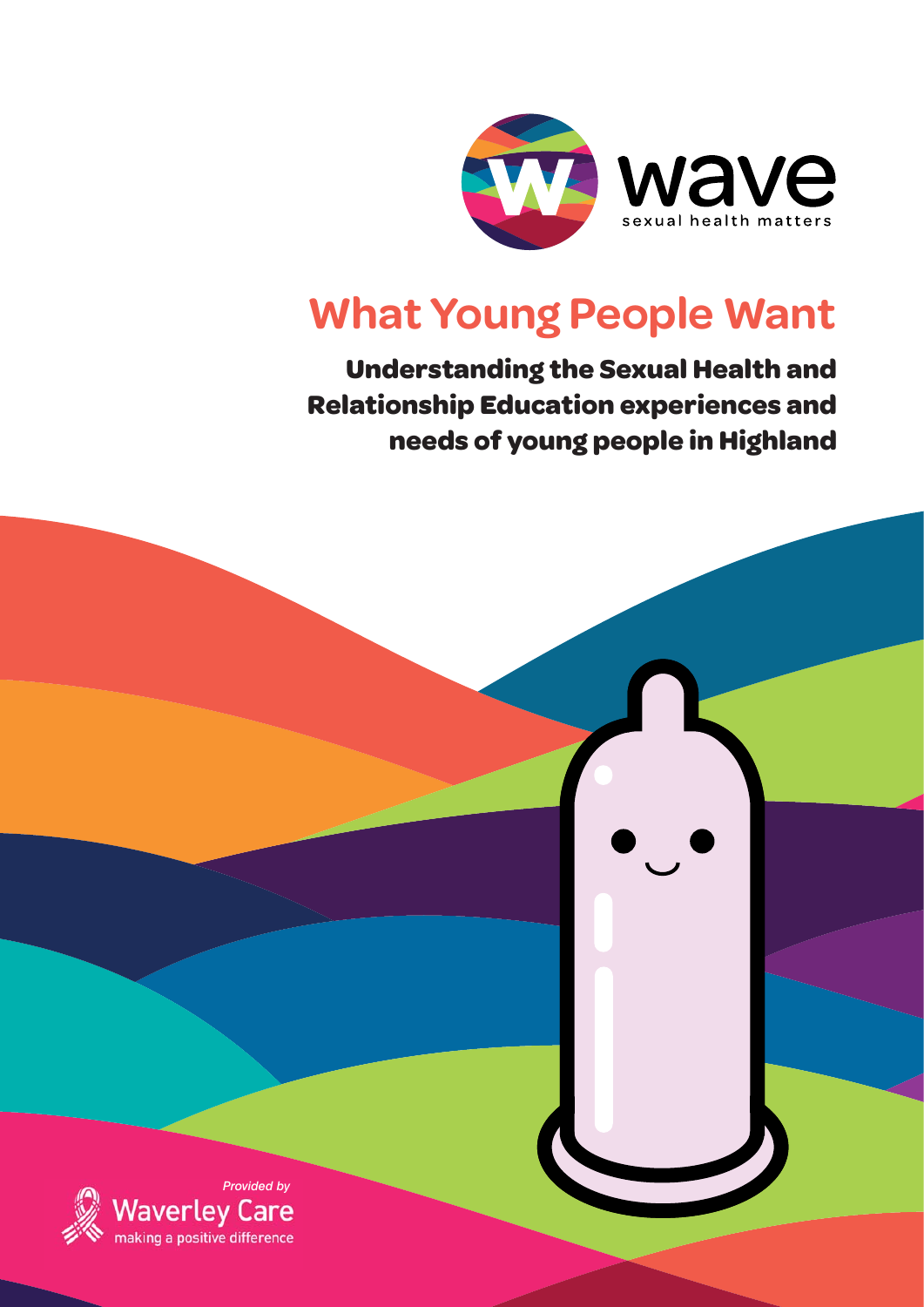## **About Wave**

Wave is a sexual health and relationships education service for all young people aged 24 and under living in the Highlands. The service is provided by Waverley Care.

We know that sex and relationships can be awkward and sometimes embarrassing things to talk about, but we also know that they don't need to be. We're here to provide information and give under 25s the confidence to make choices that are right for them. We aren't here to judge, and aim to help young people to protect themselves and enjoy their sexual health safely.

We deliver education programmes to groups within schools and within the community, as well as providing Highland-specific information online. We also provide information to help young people find services that can support them with a wide range of topics.

*"Have experts come in and talk to us"*

**2**

*"Make it a subject that is taught in a relatable manner, not a stuffy conversation with an awkward teacher"*

#### Acknowledgements

Thank you to all the young people from across Highland who participated in the survey and all the professionals that helped and encouraged them to take part.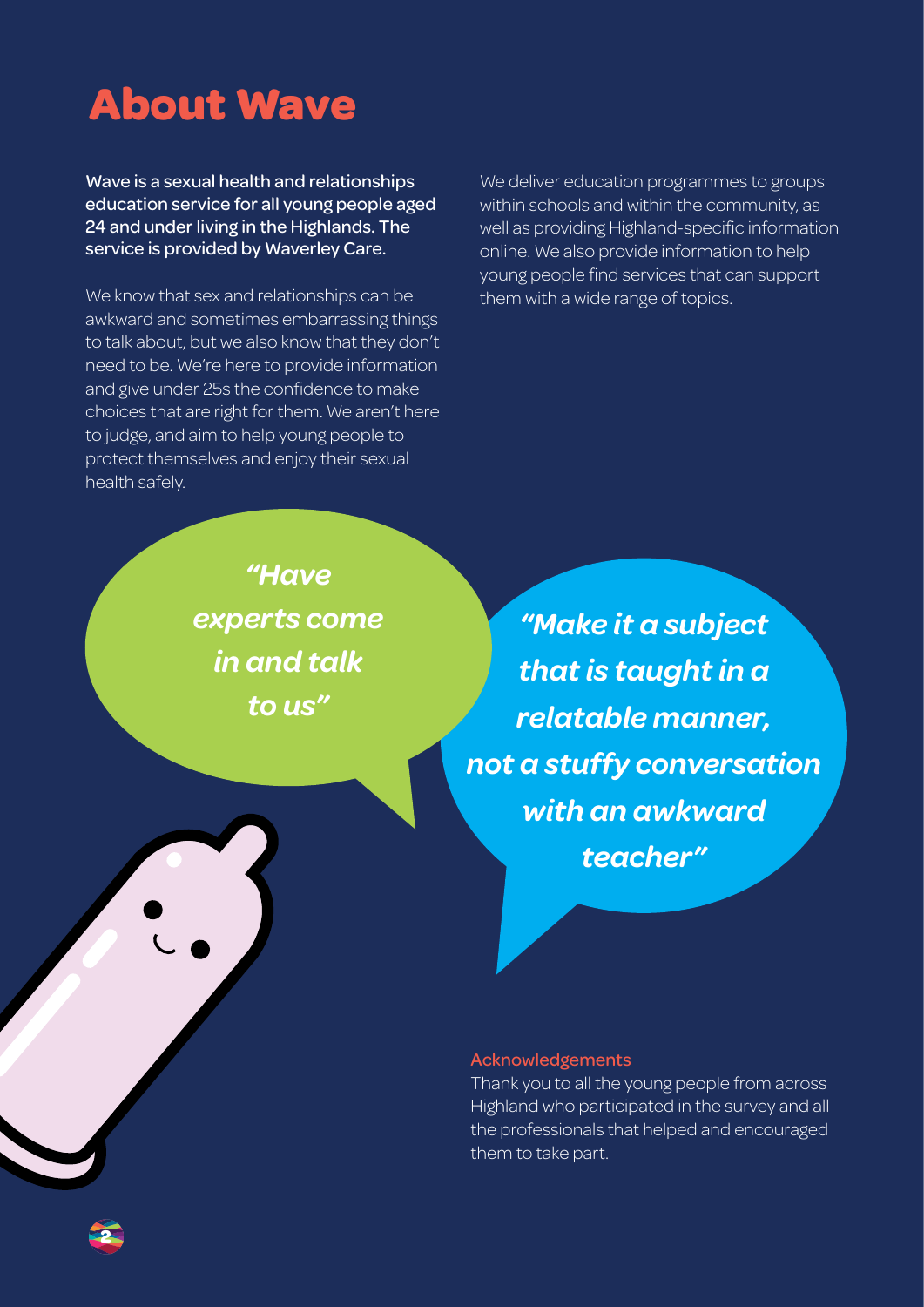# **1. Background and Approach**

In April 2017, NHS Highland commissioned Waverley Care to develop a sexual health education and health promotion service for young people in the North Highland area of Scotland.

The contract gave us a broad scope to develop a new service, that would provide education and information that was relevant to the diverse youth population across the region.

#### Our initial priorities were:

- creating a distinctive brand that young people could identify and engage with
- ensuring delivery of education sessions within all secondary schools in Highland by developing a new programme for large groups
- creating a comprehensive, Highland-specific website for young people, carrying key sexual health messages and signposting young people to existing services such as GPs, pharmacies, and support services

It was decided early on that consultation with young people was vital to ensuring the development of a relevant and engaging service, and we are very proud to say that everything from our branding to our programme content has been shaped by input from young people from all areas of Highland.

To inform the content of our resources, we wanted to conduct an anonymous 'needs assessment' type consultation, asking young people what they thought about the Relationships, Sexual Health and Parenting Education (RSHPE) they receive, what they actually want to be taught about and how they would like to be taught.

A survey was developed and distributed online, and paper copies were distributed in various locations including secondary schools, youth groups, further education colleges and youth sexual health clinics. The survey ran from June to October 2017.

- 1,195 young people responded
- Participants aged 12-24 took part
- There was representation from all council ward areas of Highland among the participants
- There were 1,104 secondary school aged participants, representing approx 8% of the school roll in Highland in 2017/18

This report outlines our key findings from consulting under 25s as to what RSHPE they actually want and how they want to learn it.

> *"Consent was never covered - it's something that I felt unsure about until very recently, despite being sexually active for around 10 years"*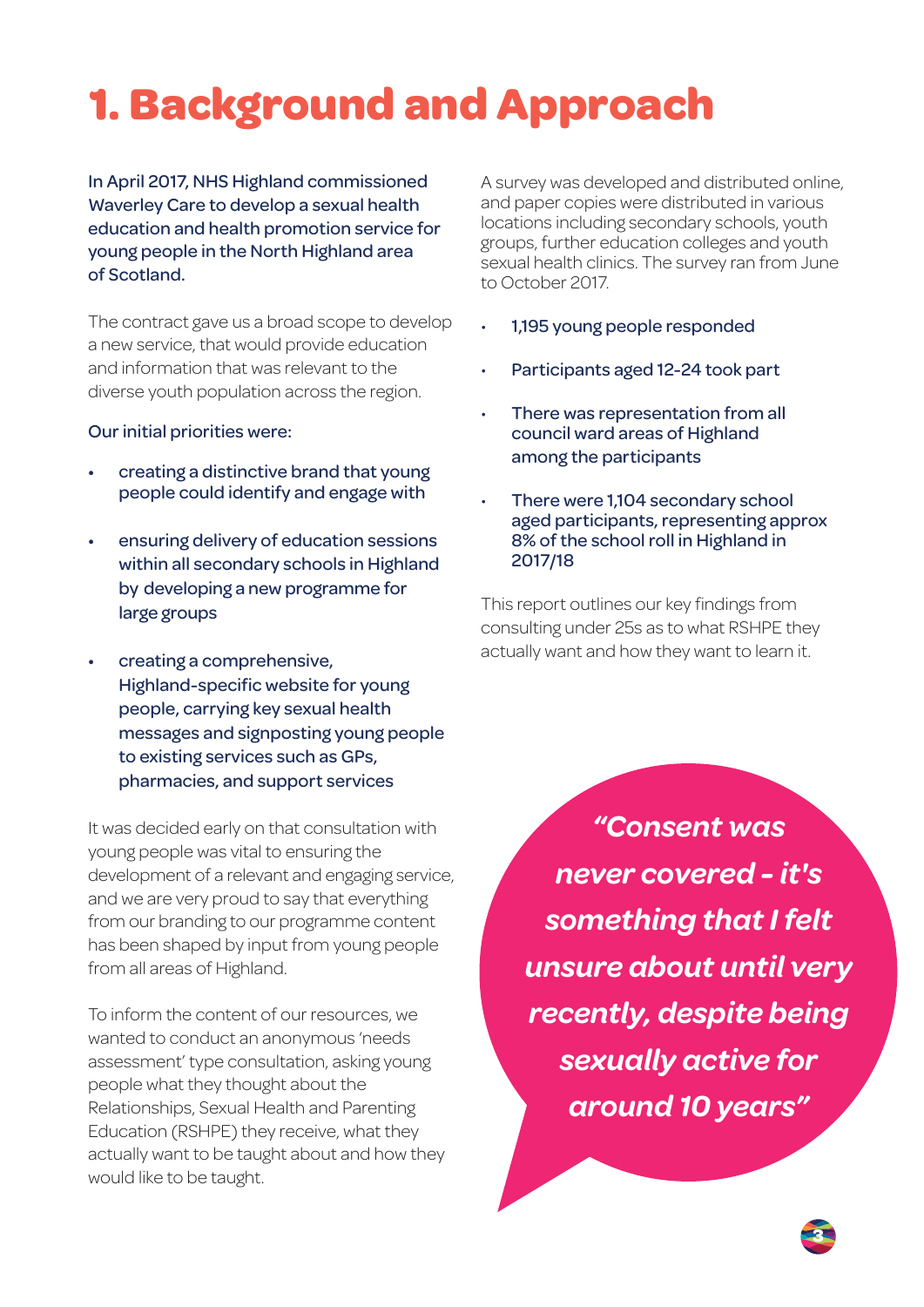# **2. Findings**

### **2.1. Demographics**

The survey asked young people to share their gender identity, chosen from a range of options.

Of the 1,195 participants, 590 (49.4%) identified as female and 515 (43.1%) as male. A further 8 participants identified as transgender and 12 as non-binary. 70 young people (6.4%) identified as something other than the above options, or preferred not to state their gender identity.

Responses were received from young people across the full age range targeted by the new service (12-24). Based on the curriculum levels determined by Education Scotland, 505 participants were at third/fourth level (aged 12-14/S1-S3); 599 participants were at senior phase (aged 15-18/S4-S6) and 91 participants were aged 19-24.

The North Highland area of Scotland covers a vast geographic area including urban, rural and remote communities. Survey responses were received from individuals living within every Highland Council ward. Feedback in the subsequent sections was found to be similar among participants from urban and rural areas.

> *"I feel like the majority of my sexual health education has come from online"*

*"I feel the basics were done but not much else was covered"*

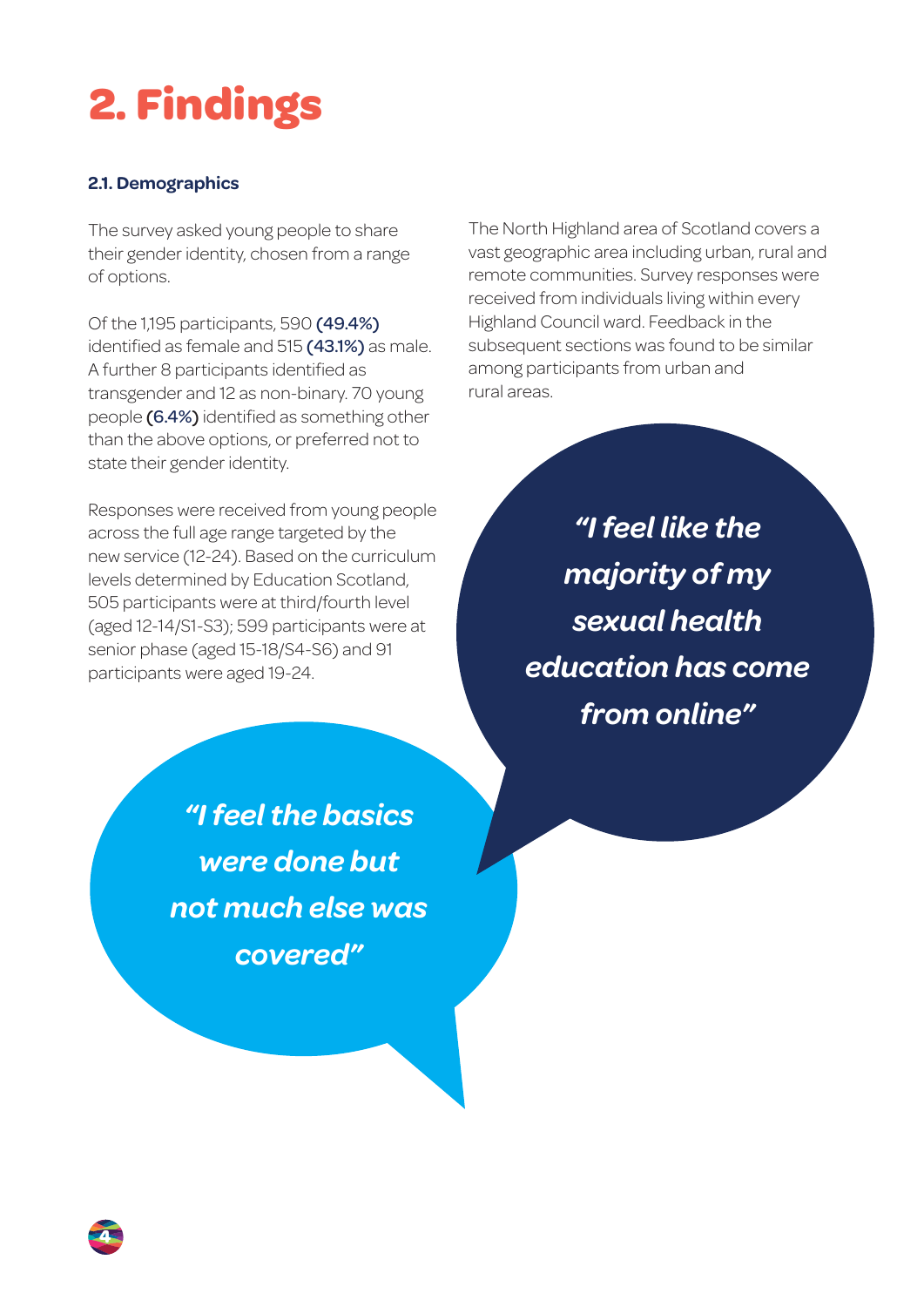#### **2.2. Experience and expectations of relationships, sexual health and parenting education**

The survey responses have helped to highlight some of the perceived shortfalls that young people associate with RSHPE. Only one in four participants (24.9%) believed that young people receive enough RSHPE in school and the same proportion (24.2%) would find it easy to talk about sex and relationships with school/educational staff.

There was also a strong indication that young people want sex education to start earlier. 36.6% of participants believed that RSHPE should start in S1, while a further 37% believed it should start in primary school.

When asked what young people **should** learn about in RSHPE, topics ranking highest included: puberty (83.2% of respondents); condoms (81%); STIs (80.1%); pregnancy and abortion (79.9%); sex and the law (79.7%); periods (78.1%) and sexual abuse and violence (76.8%).

Similar responses were received when asked what young people would **like** to learn about. Highest ranking topics included: STIs (52.3% of respondents); contraception (49.6%); sex and the law (49%); condoms (47.3%); pregnancy and abortion (46.1%); sexual abuse and violence (44.9%) and puberty (44.9%).

Other topics that participants ranked highly as topics that young people should learn about included: contraception (76.2% of respondents); where to get help and advice (75.9%); online safety (74.6%); consent (74.1%); good and bad relationships (73.6%); sexuality (70.5%); are you ready?/pressures (70.4%); sexual body parts (69.5%); being a young parent (69.2%); vaginal, anal and oral sex (67.3%); sexting (67.1%); what is sex? (66.2%) and gender identity (65.9%).

> *"I've learnt a lot about sex from porn but I know in reality sex isn't like porn"*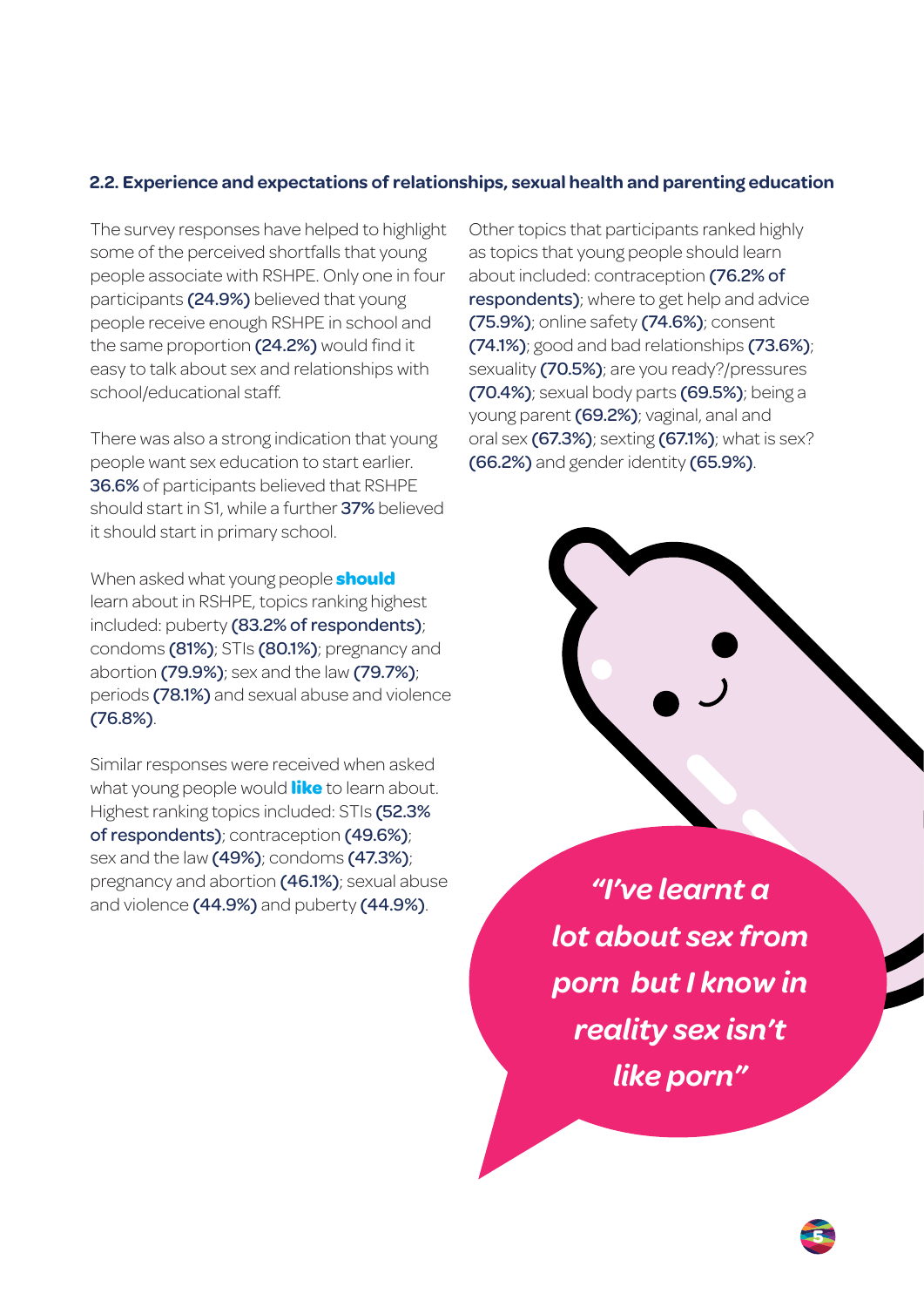**We asked young people in Highland to tell us about their experiences and expectations of Relationships, Sexual Health and Parenting Education (RSHPE).** 

**1,195 young people aged 12-24 participated, from all Highland Council wards.**

**Only a quarter (24.9%) believed that young people get enough RSHPE in school.**

**36.6% of participants believed that RSHPE should start in S1, while a further 37% believed RSHPE should start in primary school.**

Participants told us that providing sexual health training for teachers and support workers

**(36.2%)**

and providing accurate and up-to-date information online

**(56.7%)**

were good ways for Wave to support them.

*"Sex education needs to be LGBTI inclusive"*

*"Start this education early enough and make it compulsory"*

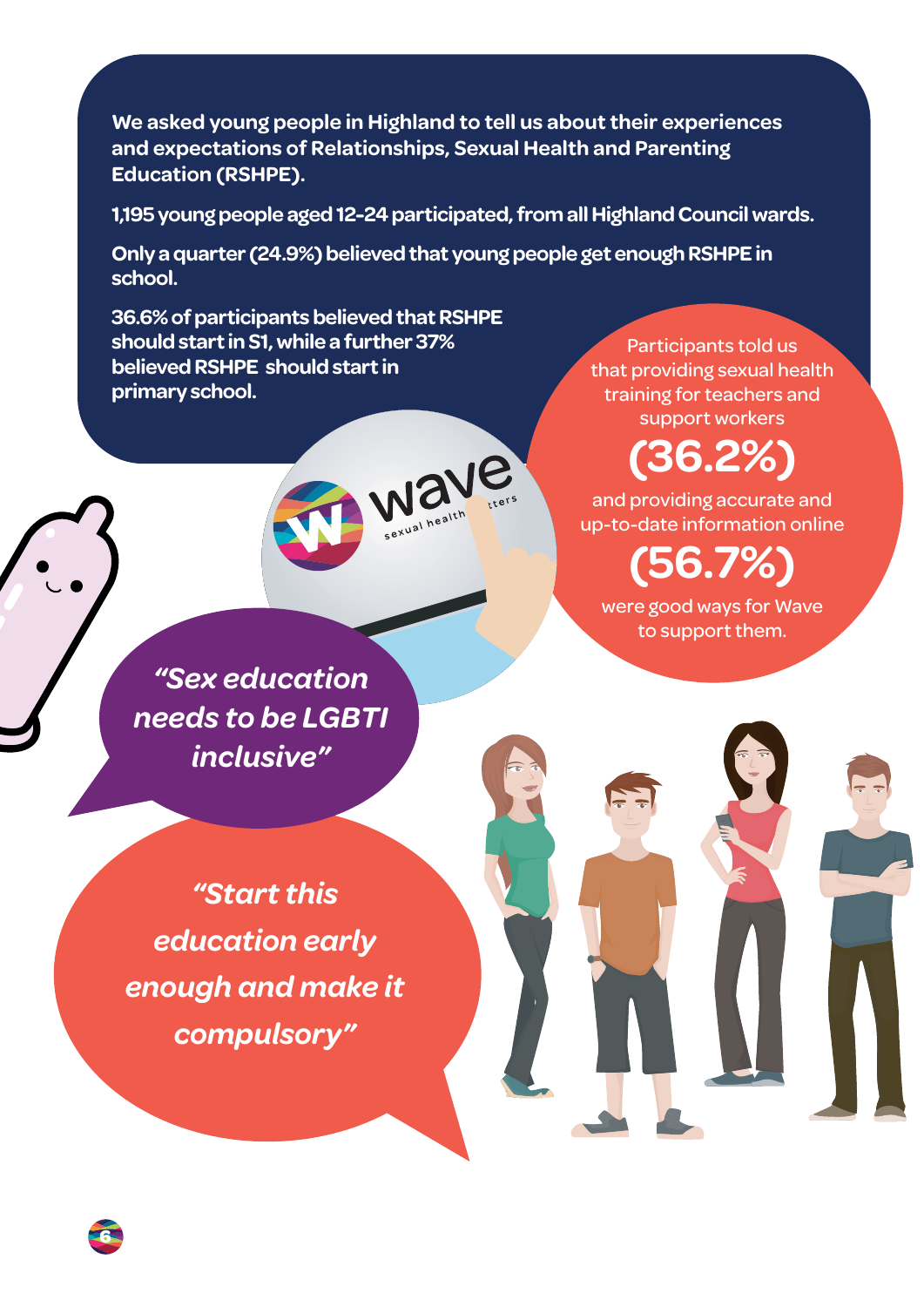### Two thirds

## **(65.7%)**

of participants told us that a sexual health expert should teach RSHPE, with only one in four

### **(24.9%)**

young people stating they would find it easy to talk to school staff about sex & relationships.

### *"We need to feel comfortable talking about the things like porn, pleasure, masturbation or abortion."*

### **Participants told us that young people should learn about these topics:**

| <b>Puberty</b>                      | 83.2% |
|-------------------------------------|-------|
| <b>Condoms</b>                      | 81%   |
| <b>STIs</b>                         | 80.1% |
| <b>Pregnancy &amp; abortion</b>     | 79.9% |
| Sex & the Law                       | 79.7% |
| <b>Sexual abuse &amp; violence</b>  | 76.8% |
| <b>Contraception</b>                | 76.2% |
| Where to get help & advice          | 75.9% |
| <b>Online safety</b>                | 74.6% |
| <b>Consent</b>                      | 74.1% |
| <b>Good &amp; bad relationships</b> | 73.6% |
| <b>Sexuality</b>                    | 70.5% |
| <b>Are you ready? / Pressures</b>   | 70.4% |

**SCHOOL**

| <b>Sexual body parts</b>            | 69.5% |
|-------------------------------------|-------|
| <b>Being a young parent</b>         | 69.2% |
| <b>Vaginal, anal &amp; oral sex</b> | 67.3% |
| <b>Sexting</b>                      | 67.1% |
| What is sex?                        | 66.2% |
| <b>Gender Identity</b>              | 65.9% |
| <b>Real sex vs. Expectations</b>    | 63.9% |
| <b>Masturbation</b>                 | 62.2% |
| <b>Talking to your partner</b>      |       |
| about sex                           | 61.7% |
| <b>Confidentiality</b>              | 61.1% |
| Porn                                | 57.2% |
| <b>Pleasure</b>                     | 53.7% |

### *"Let a sexual health worker teach us in a casual manner"*

*"It should be based upon the age you are at and not all about "when you get older."*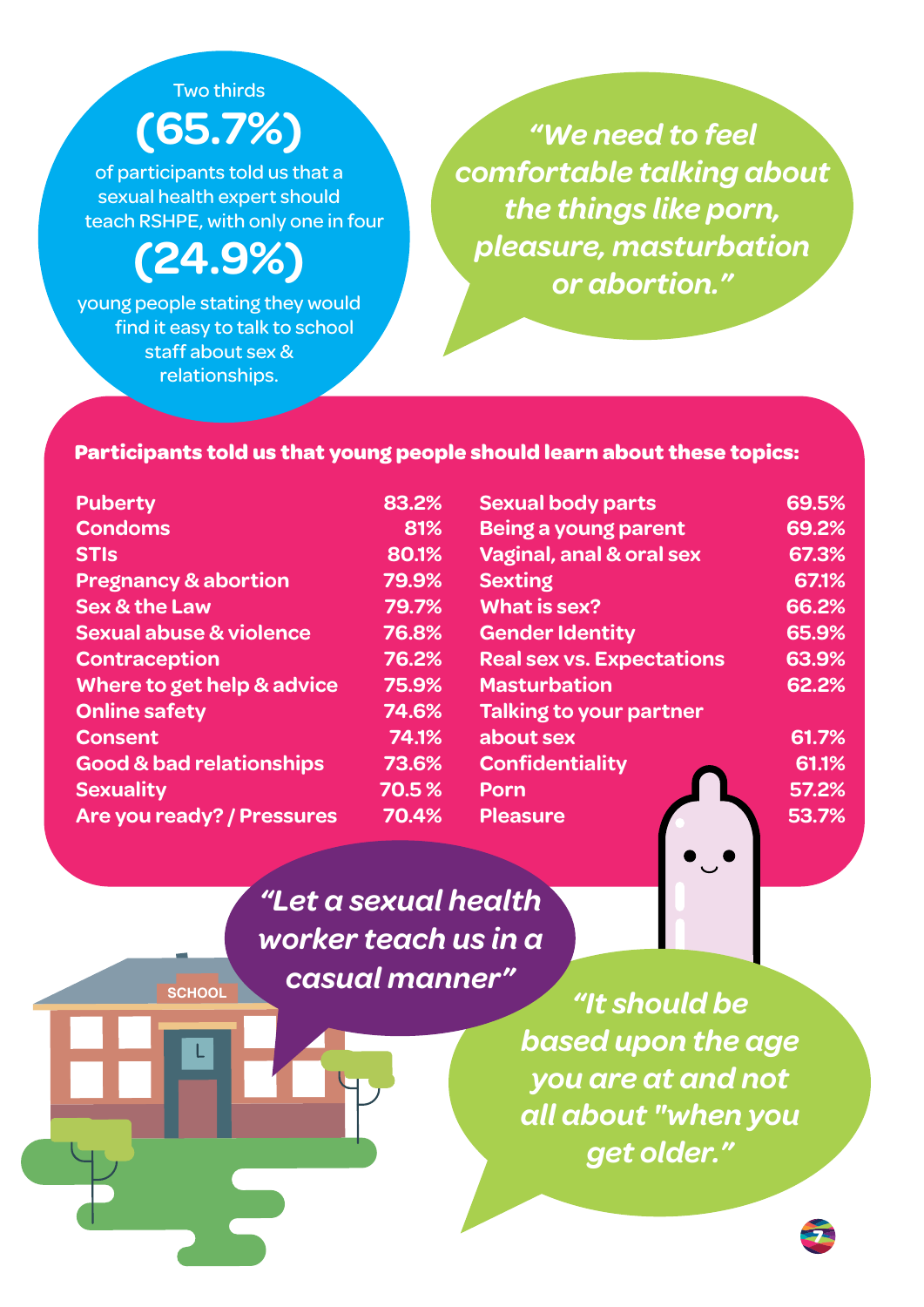#### **2.3. Context for delivery of relationships, sexual health and parenting education**

Almost half (49%) of participants told us they would prefer to learn about sex and relationships in mixed gender groups. Meanwhile, 14.5% expressed a preference for single gender learning groups and 34.9% said they weren't bothered either way.

When size of learning group was considered, 45.8% said they would like to learn about sex and relationships in class-sized groups. 30.6% said they would prefer small groups, 15.7% large groups (for example, year groups) and only 3.8% one-to-one learning.

When it comes to seeking help and advice about issues around sexual health, half of participants (50.7%) told us they would find it easiest to talk to friends. Other sources of support included parents/carers (32.5%), sexual health experts (12.5%) or medical professionals (12.5%).

Only one in four young people (24.2%) would find it easy to talk to school/educational staff about sex and relationships.

Two thirds (65.7%) of participants told us that an expert in sexual health should teach RSHPE. The next most appropriate people identified were guidance teachers (19.5%), or youth workers (6.6%).

Alongside education in schools, participants told us the best way to support young people with their sexual health was via online information (56.7%) and through training for teachers and support workers (36.2%).

*"Learn about it more regularly"*

*"Stop being so cringe about it"*

*"Need info that young people trust"*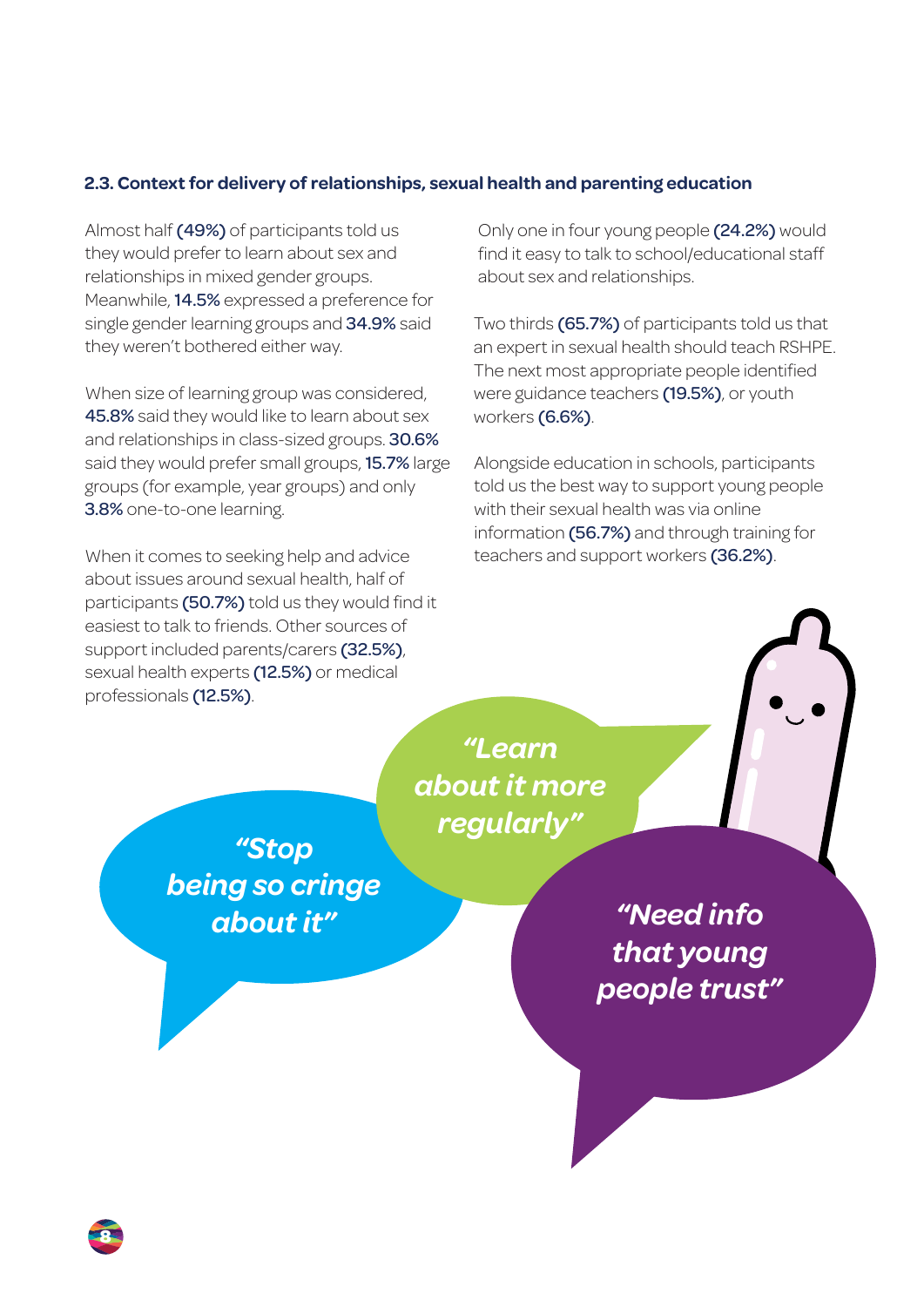## **3. What we did**

We were blown away by the number of responses we had to our survey and the valuable data it provided us with. We looked at our priorities and started to use the survey data to shape our content.

We put together a programme called Wavelength that caters for whole year groups at a time, while also allowing learning in small groups as requested by young people.

Resources within the programme have been shaped by what young people told us they should learn about, particularly the highest ranking topics such as condoms (81% of respondents); consent (74.1%); contraception (76.2%); online safety (74.6%); sex and the law (79.7%); sexual body parts (69.5%); STIs (80.1%) and where to get help and advice (75.9%).

As well as activities focused around specifc topics, we have also taken other subject areas and made them key themes that are promoted throughout all parts of the programme. These themes are consent, LGBTI+ diversity and inclusion, and being able to identify and build positive relationships.

*"Learn about it more and not just skipping it some years"*

*"Teach about different sex with different gendered partners"* 

We have also developed a comprehensive sexual health information website **(www.wavehighland.com)**, covering all the topics young people said were important, alongside a sexual health service finder based upon postcode search to help young people find services local to them.

Between the survey consultation with young people ending in October 2017 and the school year ending in July 2018, the Wave team travelled 1.297 miles to deliver our Wavelength programme to 867 young people in 14 schools across Highland.

Feedback from evaluation forms tell us that 81.1% of participants rated the programme as 'good' or 'brilliant' and 87.8% stated they had learned something new.

**72.9%** of participants informed us they were 'likely' or 'very likely' to remember the information they had learned and 63.4% stated they were 'likely' or 'very likely' to use the information they had learned.

We aim to deliver the programme to all remaining secondary schools in Highland during the 2018/19 school year. We will continue to use consultation and evaluation feedback to develop and improve Wavelength content, making sure it remains relevant to the young people we work with.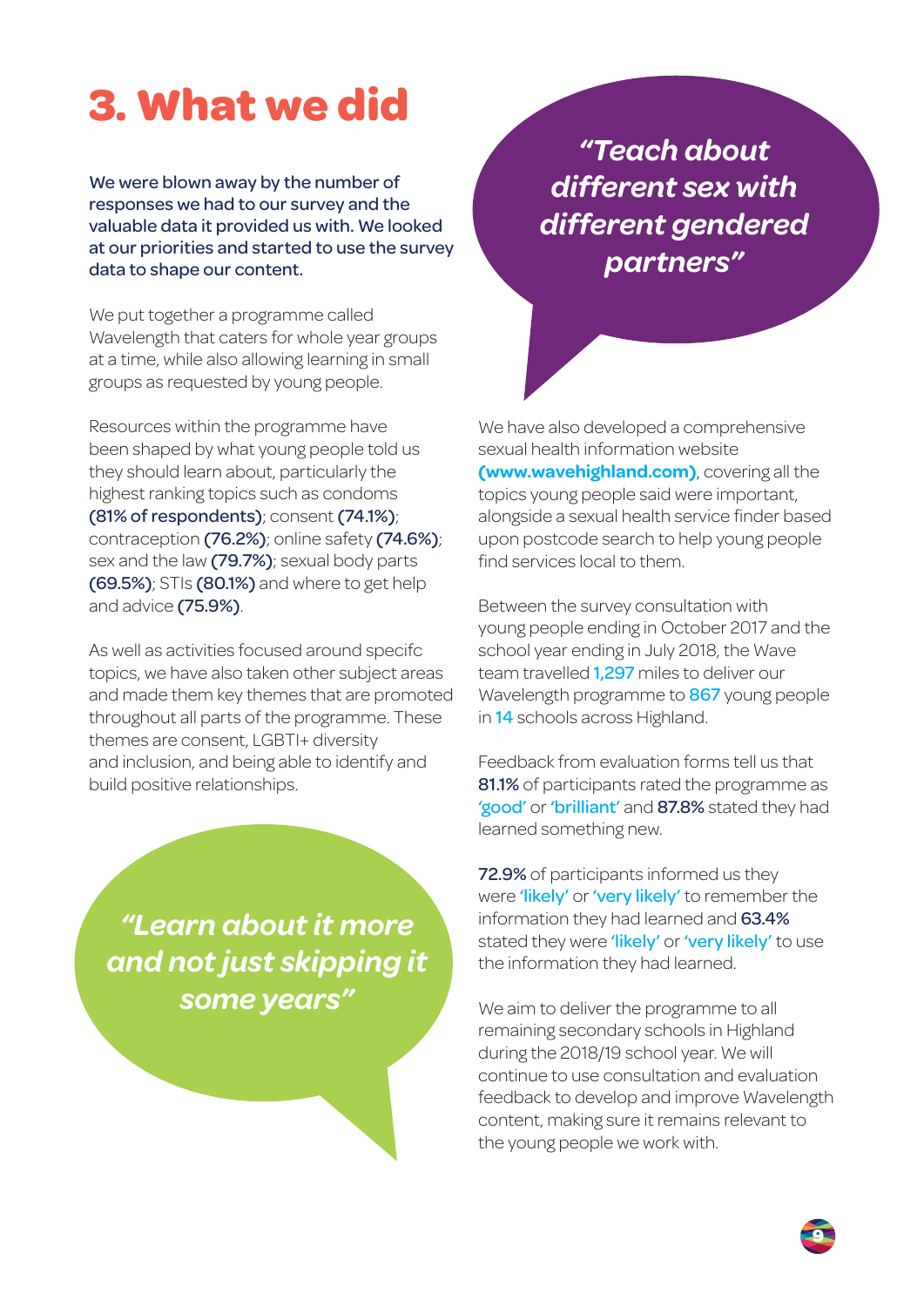# **4. Recommendations**

Following the completion of our survey, and subsequent work to develop and deliver the Wave service, we have identified the following recommendations:

- Survey results show that young people's needs and expectations of RSHPE were relatively consistent across both remote and rural, and urban areas of Highland. Similarly, consistent results were observed across age ranges. Young people want consistency when it comes to sexual health education – lessons should cover a broad range of themes equally and not just cover the basics in S3/4. Learning should commence in primary school and continue throughout school life.
- RSHPE should be taught either in class-sized or small groups, with young people preferring to learn in mixed gender lessons. All information should be delivered in an inclusive manner that recognises LGBTI+ preferences and avoids bias towards teaching heterosexual/gender normative issues in isolation.
- Educators need to have appropriate skills and knowledge to teach RSHPE effectively and engage young people, accessing sexual health training events and updates when possible. Teaching by unqualified staff can make sessions awkward or 'cringey' for all involved!

**10**

- Schools and organisations that work with young people should recognise that young people want information they can trust. Part of that trust is based on who delivers education work, with findings demonstrating a strong preference for sexual health experts. Where possible, professionals should involve local services in delivery of RSHPE to improve outcomes for young people.
- Young people should be included in RSHPE. They should be consulted, have their opinions, values and needs considered during planning, their questions answered without judgement and their feedback used to continually update and improve delivery. Peer education is also a valuable tool and should be incorporated where possible.

Engaging and involving young people has helped to shape Wave's work and sits at the heart of our ethos. We will continue to consult and work with young people to ensure that any new or existing programmes and resources are relevant, useful and make learning about sex and relationships enjoyable for young people across Highland.

We will also continue to provide accurate, trustworthy information online to support both young people and professionals, particularly in remote and rural locations where access to services is limited.

*"All resources should be new and up-to-date, not old fuzzy video clips"* 

*"Stop being so serious when you're teaching it"*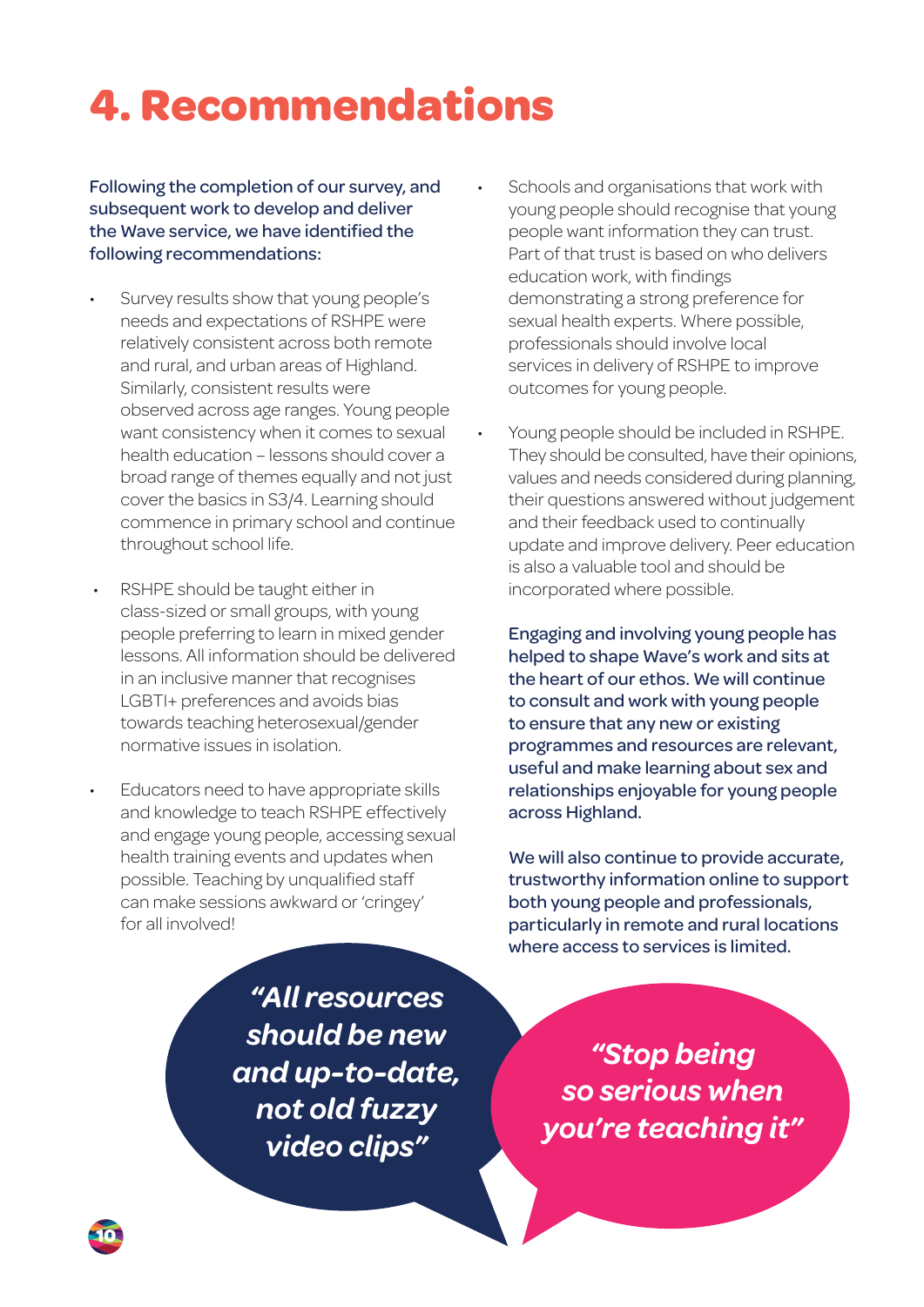